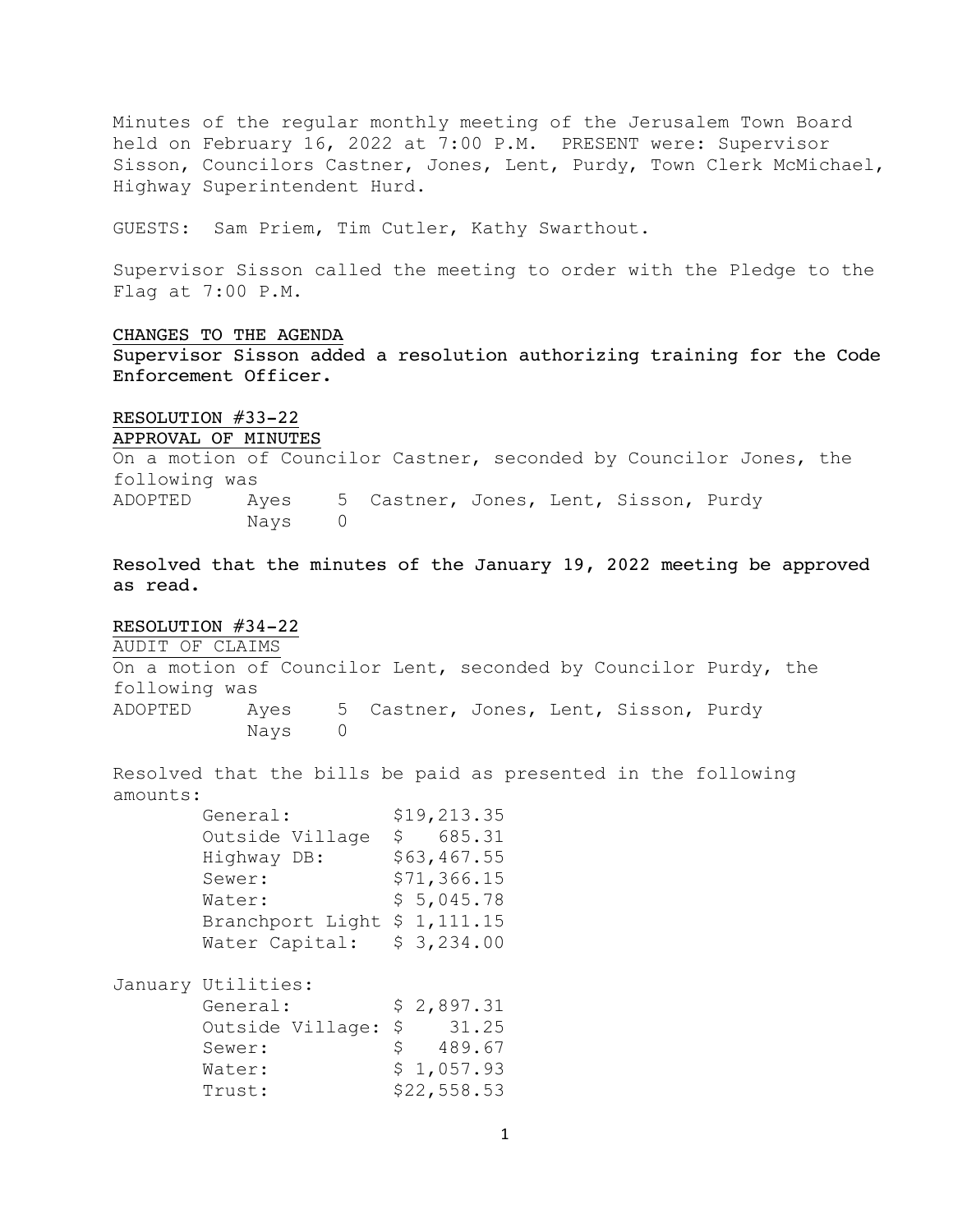RESOLUTION #35-22 SUPERVISOR REPORT On a motion of Councilor Jones, seconded by Councilor Purdy, the following was ADOPTED Ayes 5 Castner, Jones, Lent, Sisson, Purdy Nays 0

Resolved that the Supervisor's Report on the Town's finances for the month of January 2022 be accepted as presented.

OPEN PUBLIC HEARING – LOCAL LAW A-2022 CHAPTER 152. WATER AMENDMENT With proof of notice having been duly published and posted, Supervisor Sisson opened the Public Hearing at 7:03 P.M., asking for comments on the proposed amendments to Chapter 152. Water.

No one from the public wished to comment.

### TOWN OFFICIALS

### HIGHWAY SUPERINTENDENT

- Written Budget Highway report on file in the Office of the Town Clerk.
- Larson Design Group submitted their engineering evaluation of the East Bluff Drive road failure.
- Work with FEMA consultant, Meridian Strategic Services, Inc. is underway. A site visit is scheduled for February  $18^{th}$ . Three projects will be submitted to FEMA; the Italy Friend Road crossover pipe project, East Bluff Drive road failure and 40 various road washouts that will be submitted as one project.

#### WATER/SEWER REPORT

- Councilor Lent reported Larson Design Group updated the Committee on the Water Rehab Phase 2 capital project. We will advertise for bids in March with construction beginning in May 2022.
- The purchase of five Liberty grinder pumps was approved as the E-One pumps are not holding up in some areas of the sewer district.

#### ASSESSOR

• Report on file. Supervisor Sisson will follow up on the anticipated vacancies noted on the Board of Assessment Review.

### COUNCIL

Councilor Purdy continues to participate in available training to familiarize herself with Town matters.

### SUPERVISOR

• Supervisor Sisson received numerous calls related to the East Bluff Drive road failure.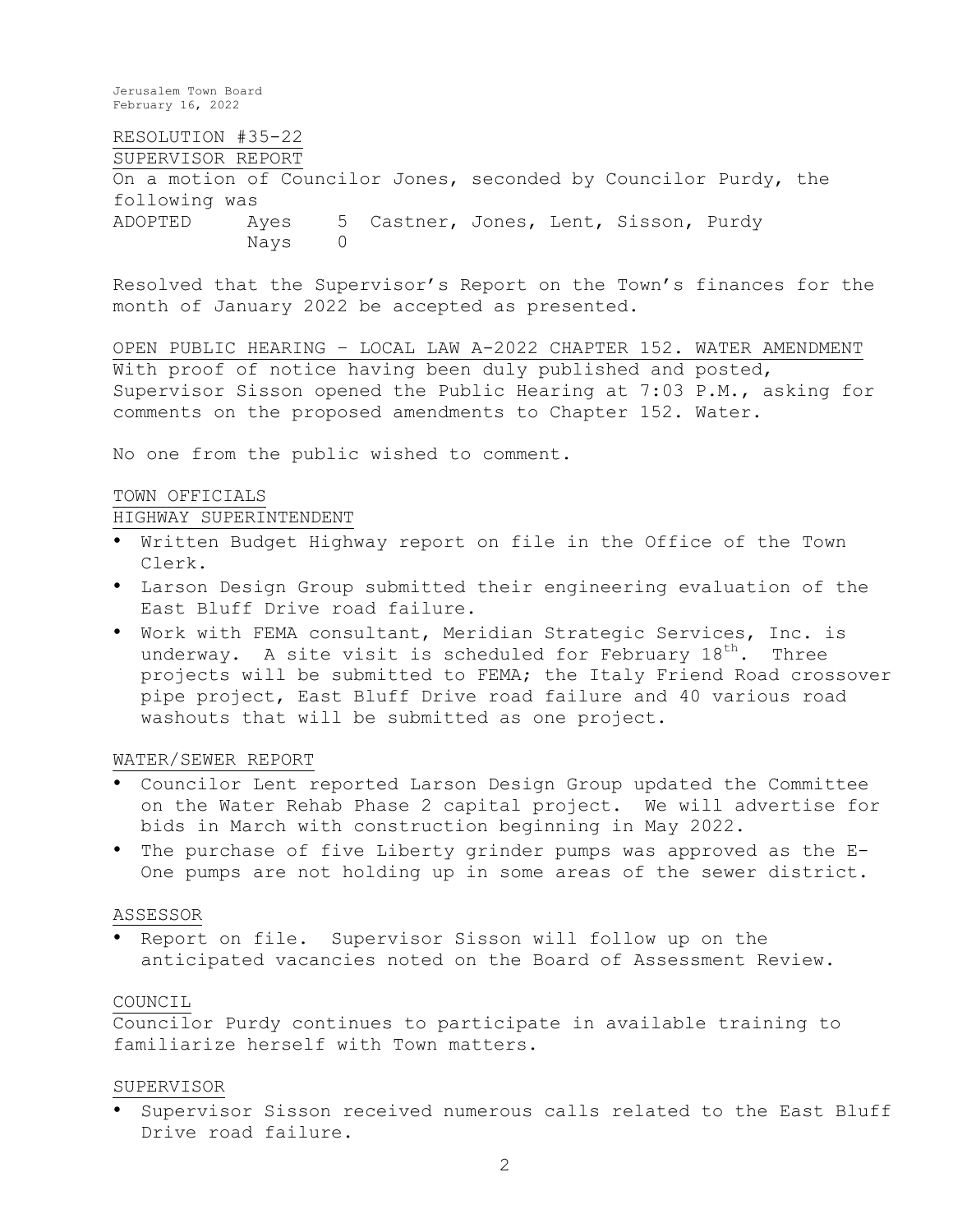- Lights in the Town Office parking lot have been replaced. Proctor Roofing will be adding ice bars to the roof to address leaks related to ice buildup.
- Attorney Dan Spitzer was asked by the Town Board to attend the February Zoning Board meeting. Attorney Spitzer will be presenting a joint training session for the Zoning, Planning and Town Boards in the coming months.

RESOLUTION #36-22

CLOSE PUBLIC HEARING - LOCAL LAW A-2022 CHAPTER 152. WATER AMENDMENT On a motion of Supervisor Sisson, seconded by Councilor Purdy, the following was ADOPTED Ayes 5 Castner, Jones, Lent, Sisson, Purdy Nays 0

With all persons desiring to be heard, the hearing on an amendment to Chapter 152 Water was closed 7:18 P.M.

The regular meeting was reconvened.

RESOLUTION #37-22

ADOPT LOCAL LAW NO. 1 OF 2022 ENTITLED "A LOCAL LAW TO AMEND CHAPTER 152 (WATER) OF THE CODE OF THE TOWN OF JERUSALEM" On a motion of Councilor Jones, seconded by Councilor Purdy, the following was

ADOPTED BY ROLL CALL VOTE:

| Councilor Lent    | Aye |
|-------------------|-----|
| Supervisor Sisson | Aye |
| Councilor Jones   | Aye |
| Councilor Purdy   | Aye |
| Councilor Castner | Aye |

WHEREAS, a resolution was duly adopted by the Town Board of the Town of Jerusalem for a public hearing to be held by said Town Board on February 16, 2022, at 7:00 p.m. at the Jerusalem Town Hall, 3816 Italy Hill Road, Branchport, New York, to hear all interested parties on a proposed Local Law entitled, "A Local Law to Amend Chapter 152 (Water) of the Code of the Town of Jerusalem"; and

WHEREAS, notice of said public hearing was duly advertised in the official newspaper of the Town of Jerusalem, on February 2, 2022 and other notices required to give by law were properly served, posted or given; and

WHEREAS, said public hearing was duly held on February 16, 2022, at 7:03 p.m. at the Jerusalem Town Hall, 3816 Italy Hill Road, Branchport, New York, and all parties in attendance were permitted an opportunity to speak on behalf of or in opposition to said Proposed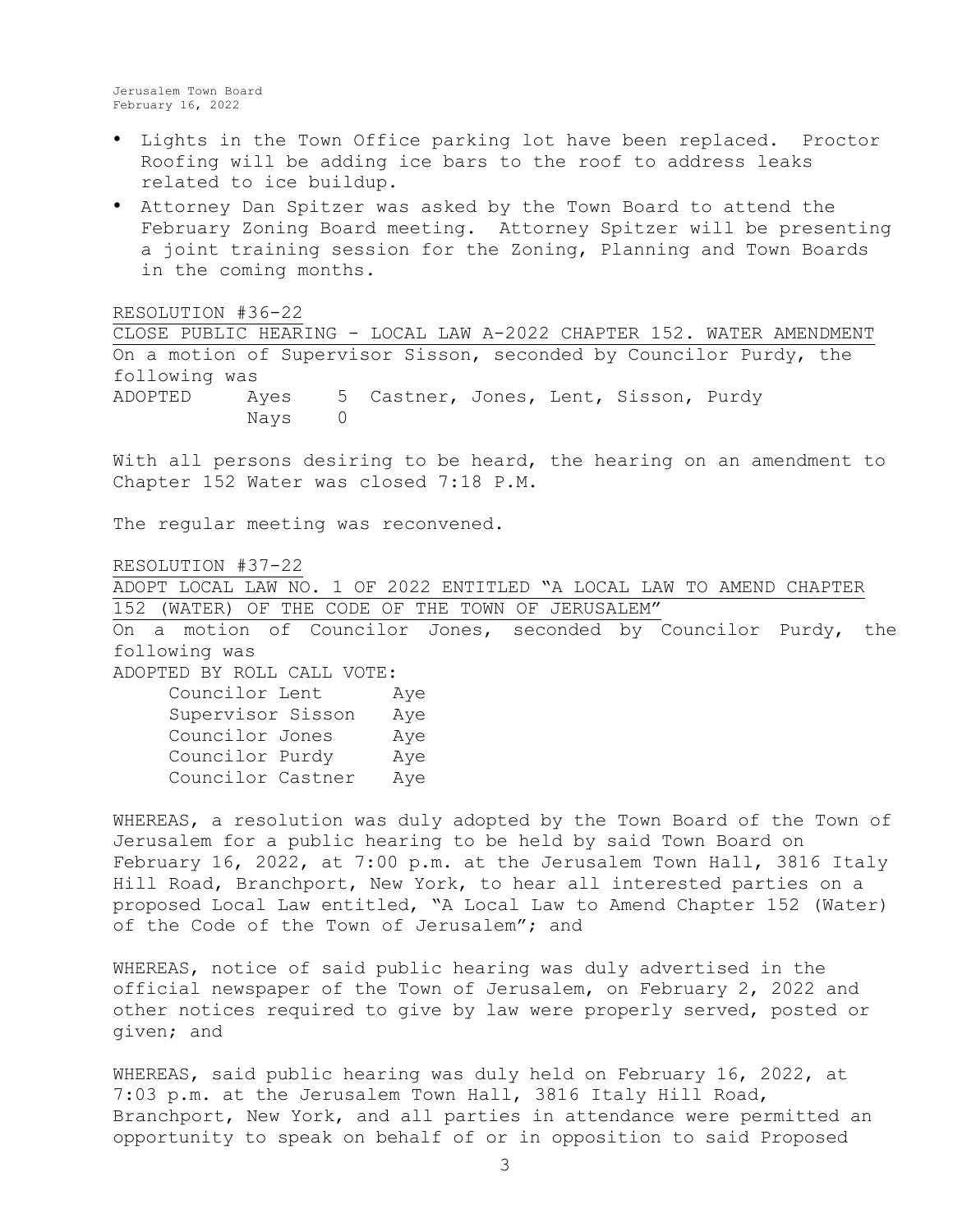Local Law, or any part thereof; and

WHEREAS, the Town Board of the Town of Jerusalem, after due deliberation, finds it in the best interest of the Town of Jerusalem to adopt said Local Law.

NOW, THEREFORE, BE IT

RESOLVED, that the Town Board of the Town of Jerusalem hereby adopts said Local Law No. 1 of 2022, entitled "A Local Law to Amend Chapter 152 (Water) of the Code of the Town of Jerusalem", a copy of which is attached hereto and made a part of this resolution, and be it further

RESOLVED, that the Town Clerk be and she hereby is directed to enter said Local Law in the minutes of this meeting and in the Local Law Book of the Town of Jerusalem, and to give due notice of the adoption of said local law to the Secretary of State of New York.

> Local Law No. 1 of the year 2022 A Local Law to Amend Chapter 152 (Water)

Be it enacted by the Town Board Town of Jerusalem as follows:

Section 1. Purpose - The New York State Department of Health conducted their Water System Field Compliance Review and identified the need for the Town of Jerusalem to amend Chapter 152 (Water) to further define the responsibility of water users in violation of the New York Sanitary Code.

Section 2. Section 152-23 (Penalties for offenses) of Chapter 152 (Water) of the Code of the Town of Jerusalem is hereby repealed and a new Section 152-23 is inserted in its place to read as follows:

### Section 152-23 Penalties for Offenses

A. The Town may discontinue water service to any premises if, in the sole determination of the head of the Town Water Department, any violation of this Chapter exists. Water service will not be restored until said violation(s) are corrected to the sole satisfaction of the Town Water Superintendent.

B. A violation of this article shall constitute a violation as defined in the Penal Law of the State of New York and shall be punishable by a fine of not exceeding \$250.

C. The Town reserves the right to enforce this article by a court injunction.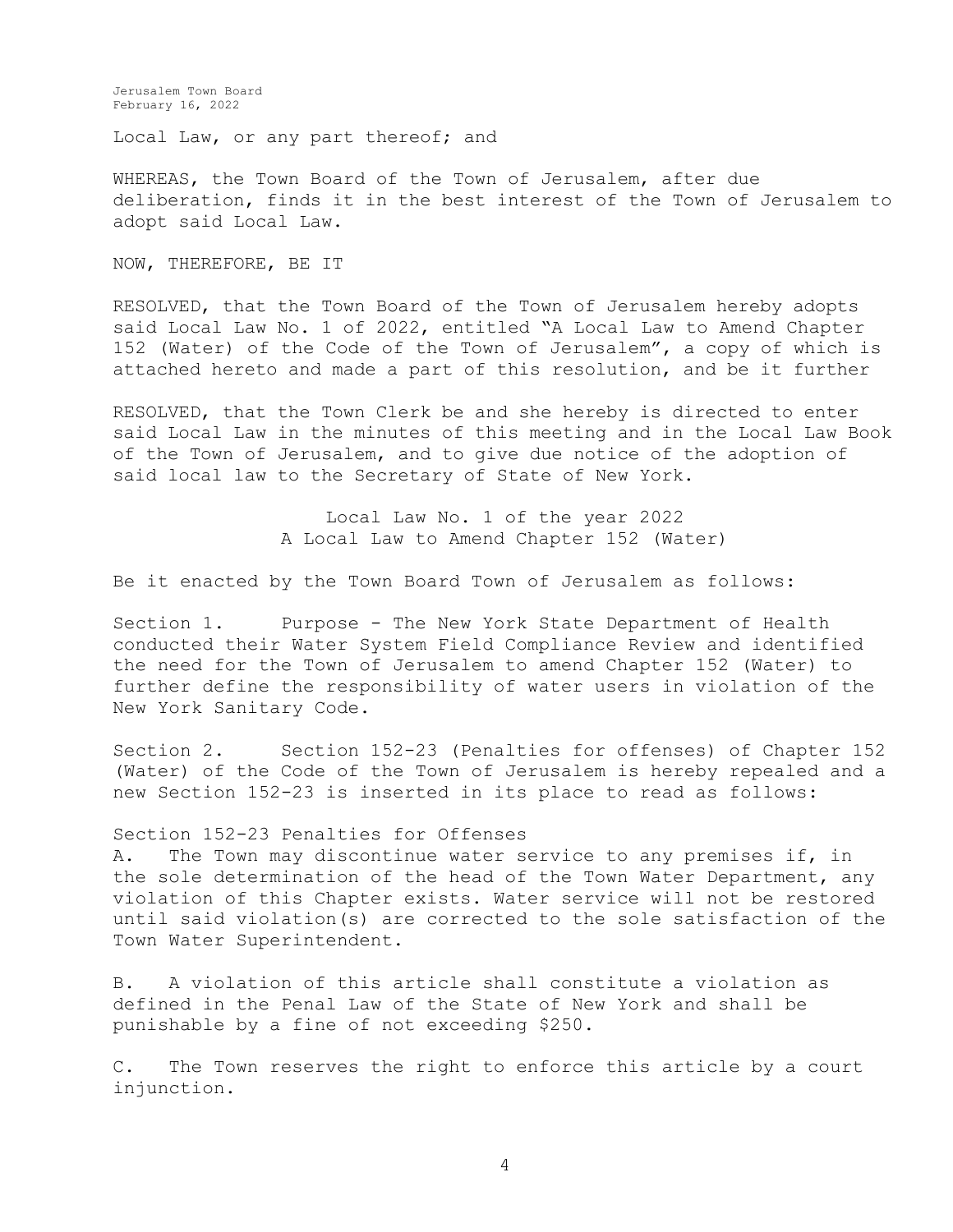Section 3. If any clause, sentence, paragraph, section or part of this local law shall be adjudged by any court of competent jurisdiction to be invalid, such judgment shall not effect, impair or invalidate the remainder thereof, but shall be confined in its operation to the clause, sentence, paragraph, section or part thereof directly involved in the controversy in which such judgment shall have been ordered.

Section 4. This local law shall take effect upon both the filing with the Secretary of State.

RESOLUTION #38-22 284 AGREEMENT FOR EXPENDITURE OF HIGHWAY MONEY On a motion of Councilor Jones, seconded by Councilor Purdy, the following was ADOPTED Ayes 5 Castner, Jones, Lent, Purdy, Sisson Nays 0

Resolved the Town Board and Highway Superintendent enter into the Agreement for the Expenditure of Highway Moneys pursuant to the provisions of Section 284 of the Highway Law.

#### RESOLUTION #39-22

INTRODUCE AND SCHEDULE PUBLIC HEARING - LL B-2022 TAX CAP OVERRIDE On a motion of Councilor Castner, seconded by Councilor Lent, the following was ADOPTED Ayes 5 Castner, Jones, Lent, Purdy, Sisson Nays 0

WHEREAS, the Town Board of the Town of Jerusalem, after due deliberation, finds it in the best interests of the Town to schedule a public hearing to solicit public comment upon a proposed Local Law to override the tax levy limit established in General Municipal Law §3-c; and

WHEREAS, the Town Board of the Town of Jerusalem has reviewed the draft of the aforementioned proposed Local Law attached hereto as Exhibit "1" and deems it in the best interests of the Town of Jerusalem to proceed in accordance with the Code of the Town of Jerusalem and the Laws of the State of New York in adopting said Local Law,

NOW, THEREFORE, BE IT RESOLVED, that the Town Clerk be, and she hereby is, directed to schedule a public hearing to be held on March 16, 2022, at 7:00 p.m. at the Jerusalem Town Hall, 3816 Italy Hill Road, Branchport, New York; and be it further

RESOLVED, that the Town Clerk, be and hereby is, authorized to forward to the official newspapers of the Town a Notice of Public Hearing in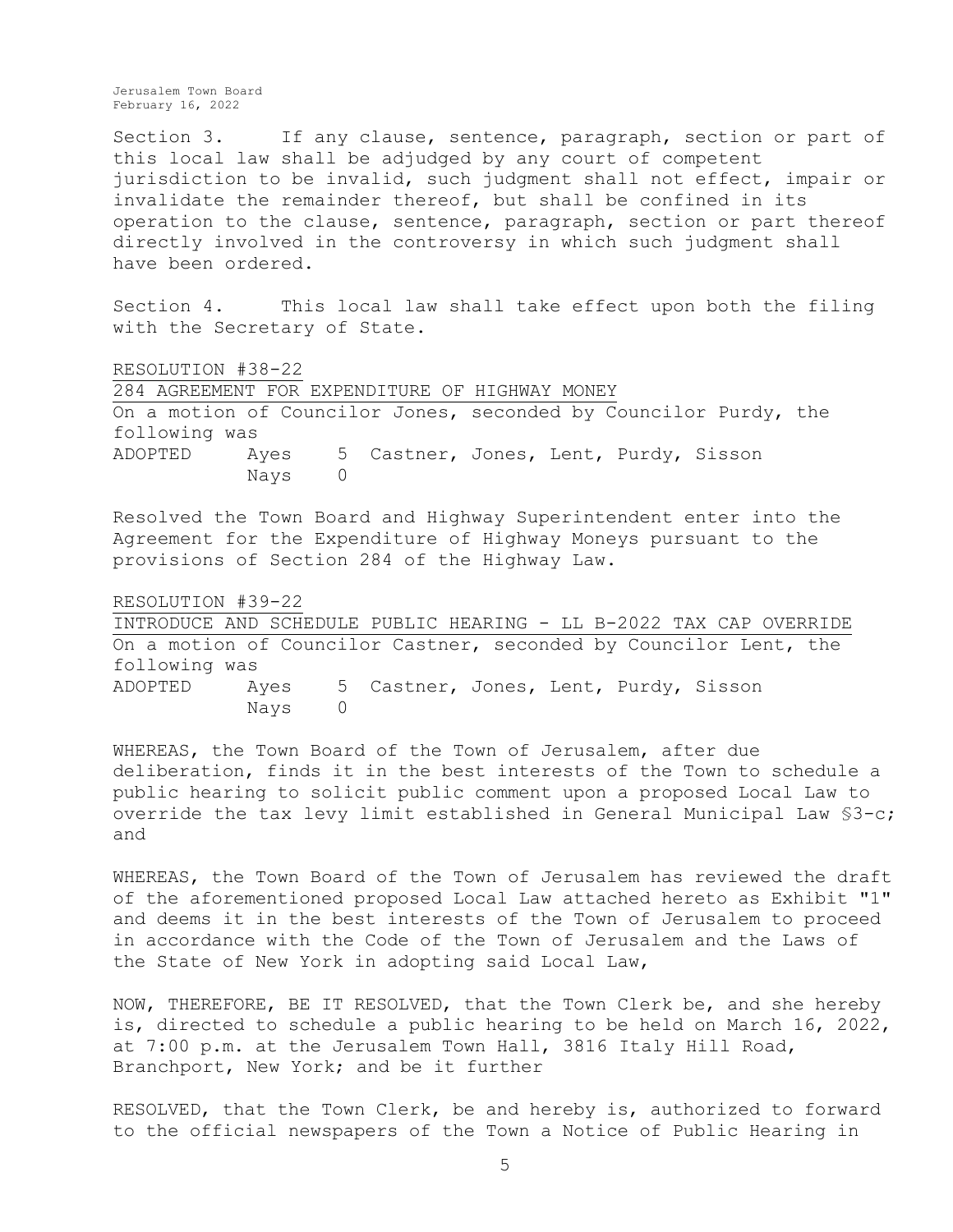the form substantially the same as that attached hereto as Exhibit "2"; and be it further

RESOLVED, that the Town Clerk be, and she hereby is, directed to post a copy of the proposed Local Law on the Town of Jerusalem sign board and take any and all other necessary actions to properly bring the aforementioned Local Law before the Town Board of the Town of Jerusalem for its consideration; and be it further

RESOLVED, that the Town Clerk be, and hereby is, authorized to provide all other notices as required by law for the adoption of this local law.

KEUKA PARK WATER CAPITAL PROJECT REHAB PHASE 2 A resolution authorizing the Supervisor to award the Water Rehab capital Project bid placed on the agenda is not necessary as this was approved via Resolution #161-21.

RESOLUTION #40-22 ESTABLISH CRISPIN HILL SEWER UNITS On a motion of Councilor Purdy, seconded by Councilor Jones, the following was ADOPTED Ayes 5 Castner, Jones, Lent, Purdy, Sisson Nays 0

Whereas Resolution #37-21 authorized Crispin Hill, 2732 Wager Hill Road to connect to the Town's sewer as an out-of-district customer; and

Whereas the Town Code requires the Town Board to determine commercial sewer units for billing based on a reasonable projection of water use in accordance with §131.26; and

Whereas Crispin Hill has no history of water usage; now therefore be it

Resolved the estimated water usage be established at 21.25 units per quarter based on 2330 GPD water consumption submitted by Crispin Hill's engineer on the NYSDEC Application Form BSP-5.

RESOLUTION #41-22

RESCIND BIOXIDE SOLE SOURCE RESOLUTION #25-22 On a motion of Councilor Jones, seconded by Councilor Lent, the following was ADOPTED Ayes 5 Castner, Jones, Lent, Purdy, Sisson Nays 0

Resolved Resolution #25-22 Sole Source Determination – Bioxide Pump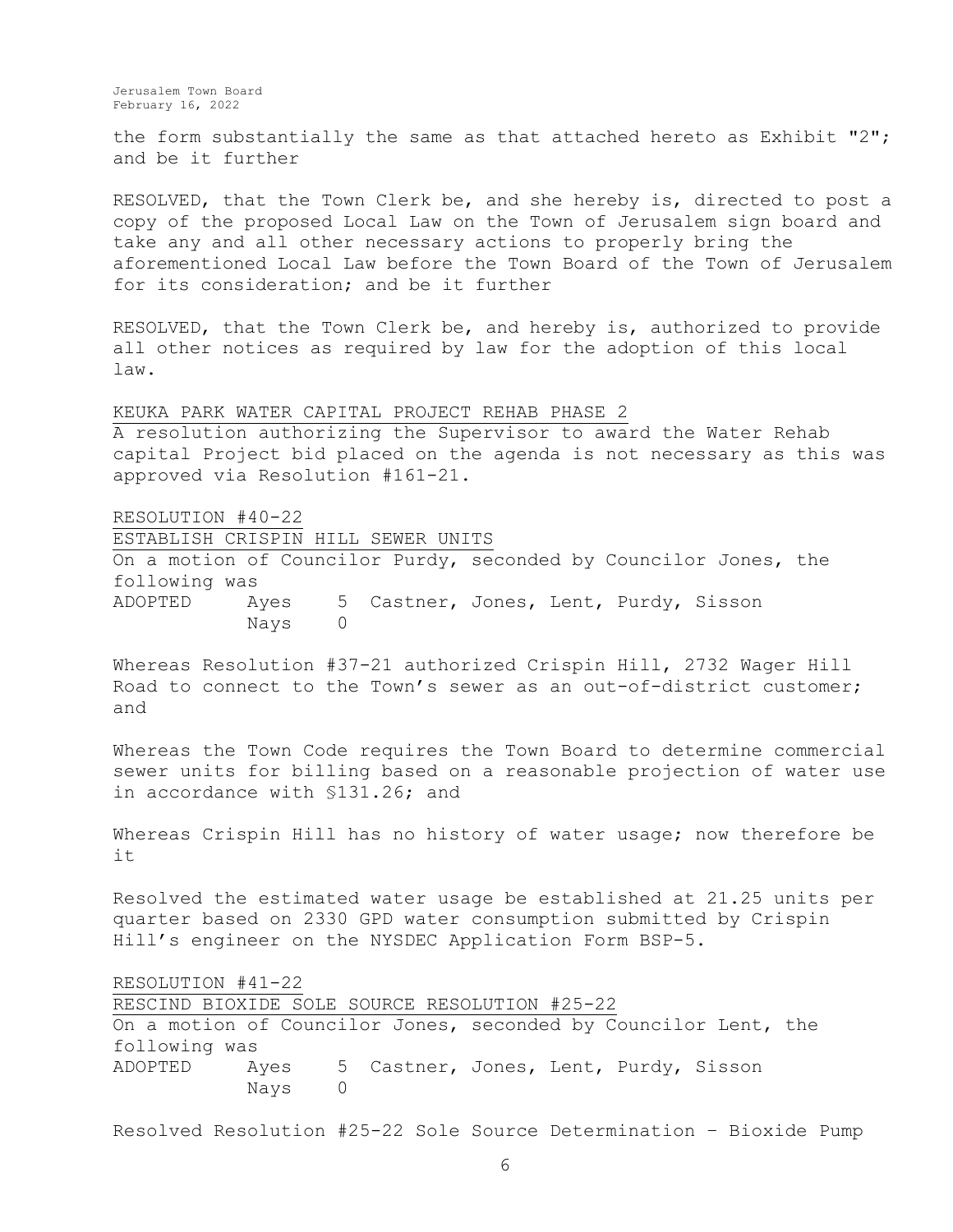Jerusalem Town Board February 16, 2022 System and Tank be rescinded. RESOLUTION #42-22 ADOPT 2022 EDU SCHEDULE On a motion of Councilor Purdy, seconded by Councilor Castner, the following was ADOPTED Ayes 5 Castner, Jones, Lent, Purdy, Sisson Nays 0 Resolved the 2022 Water EDU Schedule be adopted. (attached) RESOLUTION #43-22 AUTHORIZE SUPERVISOR TO EXECUTE CODE ENFORCEMENT INTERMUNICPAL AGREEMENT WITH THE VILLAGE OF PENN YAN On a motion of Councilor Jones, seconded by Councilor Purdy, the following was ADOPTED Ayes 5 Castner, Jones, Lent, Purdy, Sisson Nays 0 Resolved the Supervisor be authorized to execute an Intermunicipal Agreement with the Village of Penn Yan for code enforcement activities. RESOLUTION #44-22 PLANNING BOARD APPOINTMENT On a motion of Councilor Purdy, seconded by Councilor Jones, the following was ADOPTED Ayes 5 Castner, Jones, Lent, Purdy, Sisson Nays 0 Resolved Sam Priem be appointed to fill the unexpired term of Donna Gridley on the Planning Board through December 31, 2026. RESOLUTION #45-22 AUTHORIZE CEO ATTEND FINGER LAKES BUILDING OFFICIALS ASSOCIATION (FLBOA) TRAINING On a motion of Councilor Purdy, seconded by Councilor Lent, the following was ADOPTED Ayes 5 Castner, Jones, Lent, Purdy, Sisson Nays 0 Resolved the Code Enforcement Officer be authorized to attend the

Finger Lakes Building Officials Association 2022 annual training conference to be held March 14-16, 2022 at the RIT Inn & Conference Center, West Henrietta at a cost of \$390 registration, \$338 lodging plus meals to be funded from 8010.4.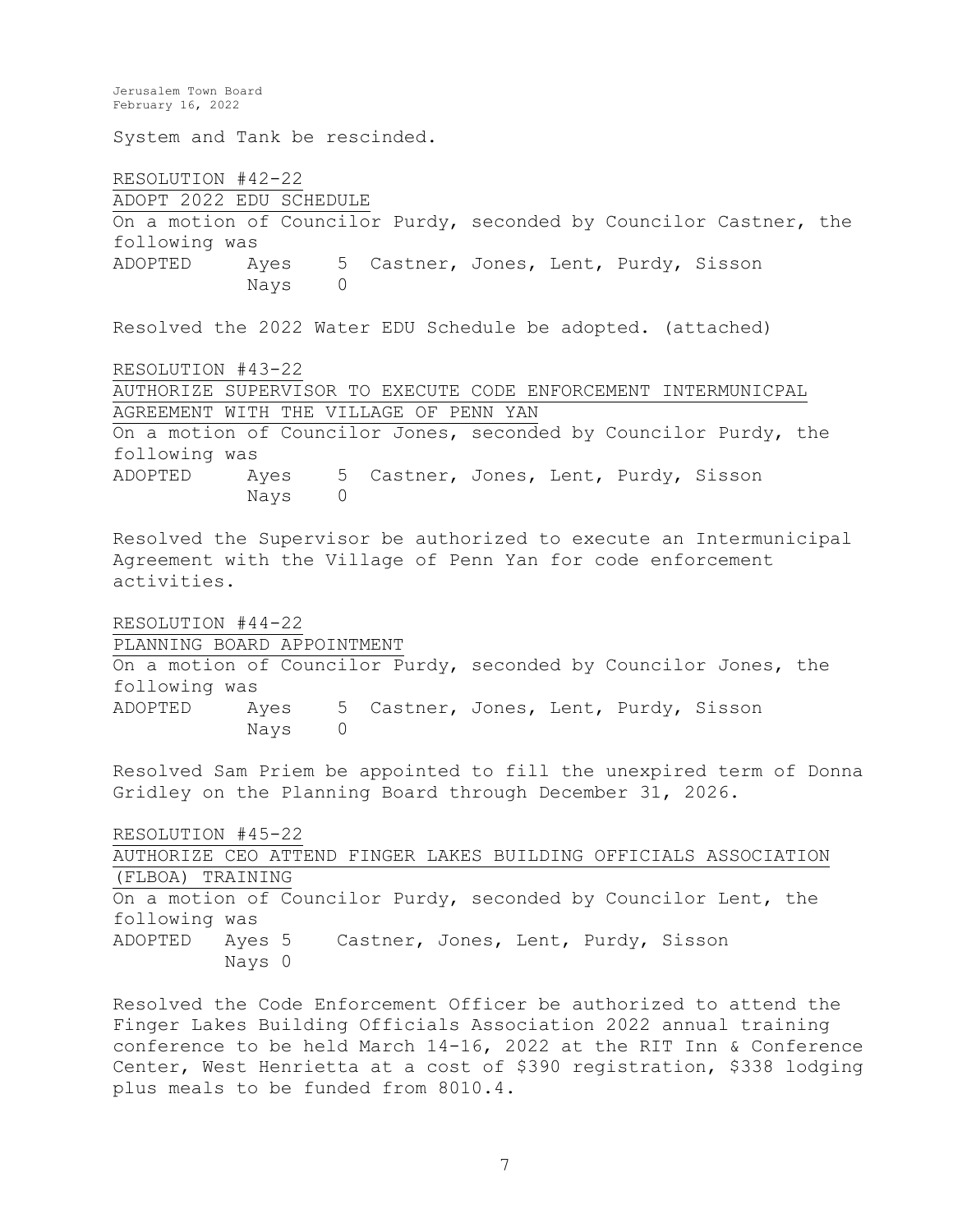### PUBLIC COMMENT:

Kathy Swarthout presented concerns with closing the section of East Bluff Drive where the road failure occurred as it limits access for public and emergency vehicles and requested seasonal roads be plowed in the interim. Supervisor Sisson asked that she refer any speeding vehicle matters to the Yates County Sheriff.

#### COUNTY REPORT:

• The Covid mask mandate was lifted at County buildings.

• County Law requires resident representation be reviewed after each decennial census. Any comments on the County Ad Hoc Reapportionment/ Redistricting Committee report recommending that weighted voting be undertaken by the Yates County legislature are due to the Clerk of the Legislature by Friday, March 4, 2022.

• The broadband project, Public Safety Communications and Highway/ Public Health Building projects are moving ahead.

• Another USDA grant application will be submitted by 2/22/2022.

With there being no further business, the meeting was adjourned at 7:58 P.M.

Sheila McMichael, Town Clerk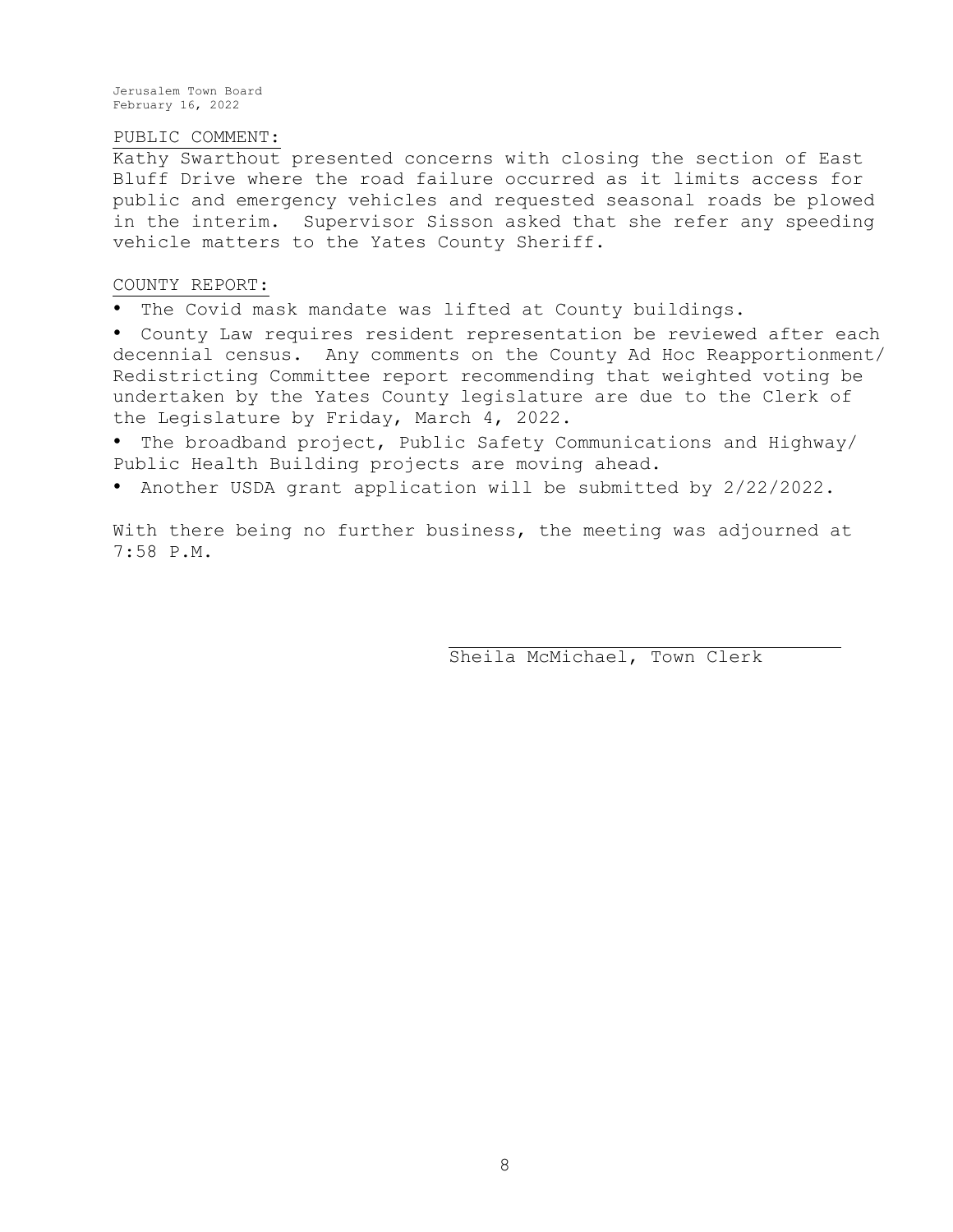# Exhibit 1 Local Law No. B of the year 2022

# A local law to override the tax levy limit established in General Municipal Law §3-c

Be it enacted by the Town Board

Town of Jerusalem as follows:

Section 1: Legislative Intent

It is the intent of this local law to override the limit on the amount of real property taxes that may be levied by the Town of Jerusalem, County of Yates pursuant to General Municipal Law §3-c, and to allow the Town of Jerusalem to adopt a town budget for (a) town purposes (b) fire protection districts and (c) any other special or improvement district governed by the town board for the fiscal year 2023 that requires a real property tax levy in excess of the "tax levy limit" as defined by General Municipal Law  $§$ 3-c.

## Section 2: Authority

This local law is adopted pursuant to subdivision 5 of General Municipal Law §3-c, which expressly authorizes the town board to override the tax levy limit by the adoption of a local law approved by a vote of sixty percent (60%) of the town board.

## Section 3: Tax Levy Limit Override

The Town Board of the Town of Jerusalem, County of Yates, is hereby authorized to adopt a budget for the fiscal year 2023 that requires a real property tax levy in excess of the limit specified in General Municipal Law §3-c.

## Section 4: Severability

If any clause, sentence, paragraph, section, or part of this local law or the application thereof to any person, firm or corporation, or circumstance, shall be adjudged by any court of competent jurisdiction to be invalid or unconstitutional, such order or judgment shall not affect, impair, or invalidate the remainder thereof, but shall be confined in its operation to the clause, sentence, paragraph, section, or part of this local law or in its application to the person, individual, firm or corporation, or circumstance directly involved in the controversy in which such judgment or order shall be rendered.

Section 5<sup>:</sup> Effective Date

This local law shall take effect immediately upon filing with the Secretary of State.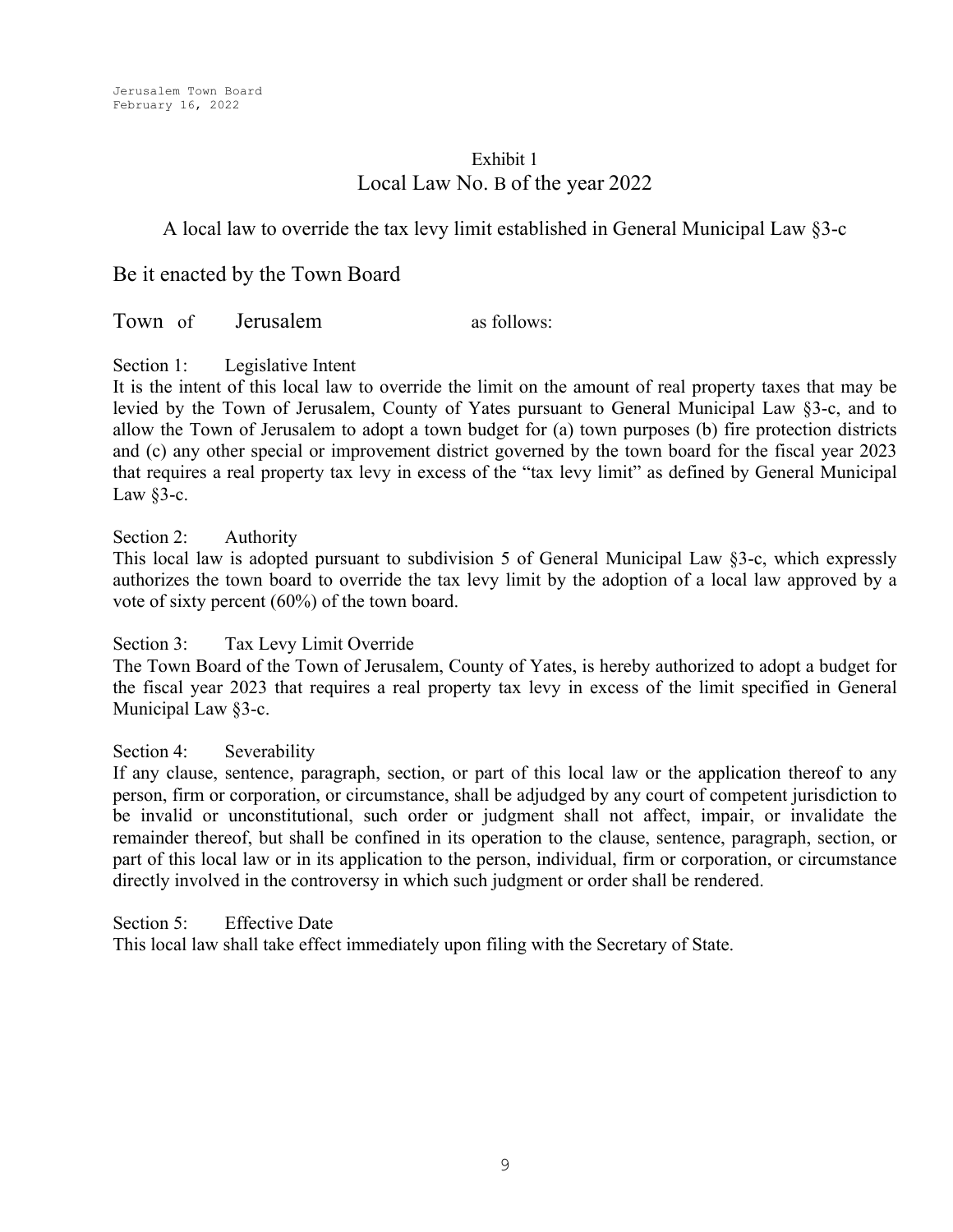## Exhibit 2

# TOWN OF JERUSALEM NOTICE OF PUBLIC HEARING

PLEASE TAKE NOTICE, that a public hearing will be held by the Town Board of the Town of Jerusalem on the 16<sup>th</sup> day of March, 2022, at 7:00 p.m., at the Jerusalem Town Hall, 3816 Italy Hill Road, Branchport, New York, regarding the adoption of a Local Law which would permit the Town Board to adopt a budget for the 2023 fiscal year that requires a real property tax levy in excess of the amount otherwise prescribed in General Municipal Law §3-c.

Any resident of the Town of Jerusalem shall be entitled to be heard upon said proposed Local Law at such public hearing. Copies of said proposed Local Law are available for review at the Town of Jerusalem Town Hall, 3816 Italy Hill Road, Branchport, New York.

This by Resolution of the Town Board of the Town of Jerusalem.

Sheila McMichael, Town Clerk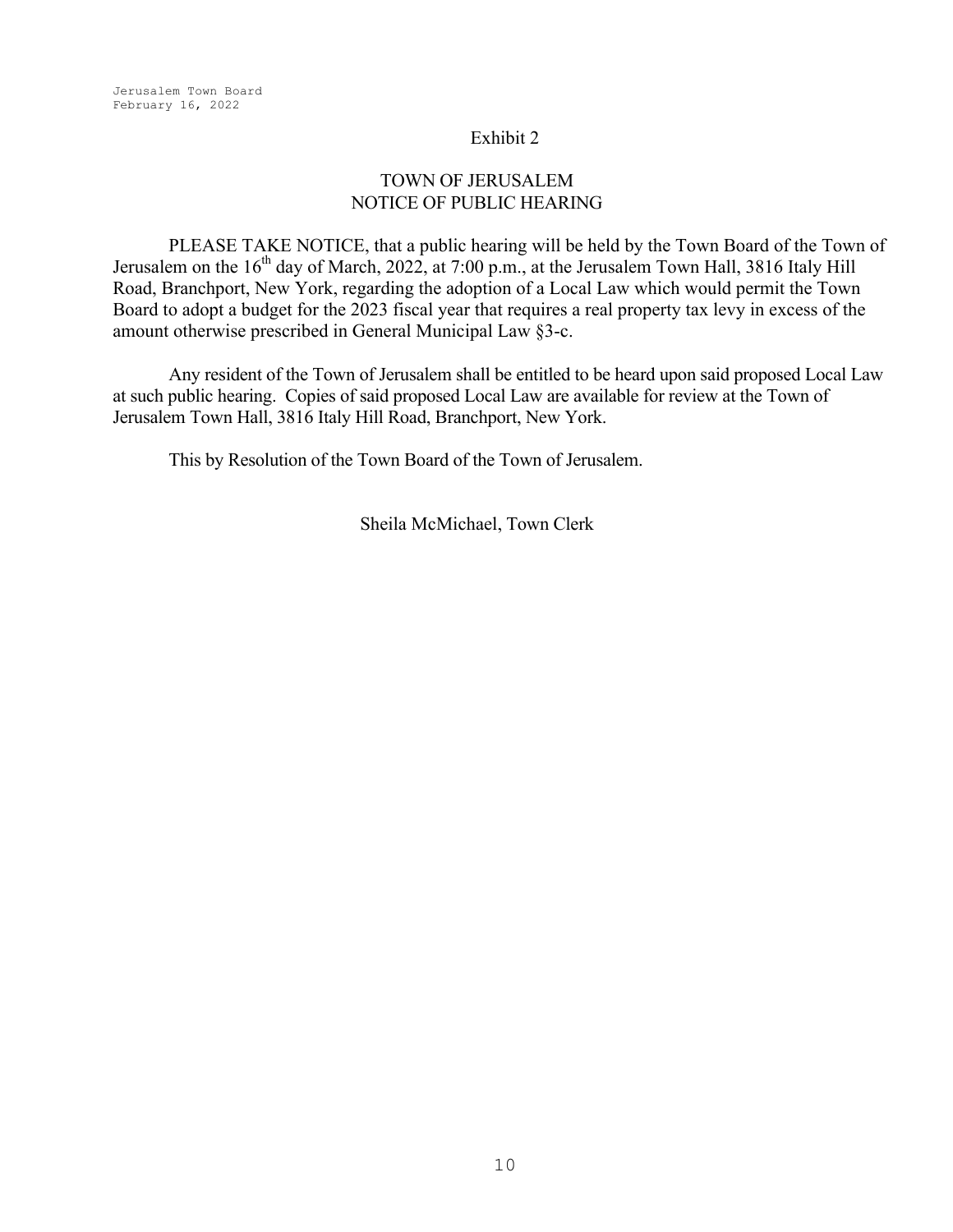# 2022 Keuka Park Water District Equivalent Dwelling Unit (EDU) Schedule Guideline

**EDU'S ARE ASSESSED ON EACH INDIVIDUAL PROPERTY, REGARDLESS OF COMMON OWNER. AN INDIVIDUAL PROPERTY WILL INITIALLY BE ASSESSED BASED ON THE FOLLOWING. BUT THE TOWN BOARD RESERVES THE RIGHT TO ADJUST THIS DETERMINATION BASED ON A GREATER OR LESSER BENEFIT RECEIVED.** 

RESIDENTIAL: 1 EDU PER DWELLING UNIT - (SEPARATE LIVING UNIT WITH BATH OR SHOWER, TOILET, AND KITCHEN)

PROPERTY OR BUILDING WITH MORE THAN ONE DWELLING UNIT: I.E. TWO APARTMENTS IN ONE BUILDING = 2 EDU'S

MUNICIPAL BUILDINGS/FIRE HALL: 2 EDU

SCHOOL: 2 EDU'S PER CLASSROOM

CHURCH OR PARSONAGE: 1 EDU

COMMERCIAL PROPERTIES: RESTAURANT: **3 EDU'S FOR LESS THAN 50 PERSON CAPACITY** 4 EDU'S FOR OVER 50 PERSON CAPACITY (OCCUPANCY TO BE DETERMINED BY THE TOWN CODE ENFORCEMENT OFFICER)

STORE W/SNACK - BAR: 3 EDU'S WITH INSIDE SEATING FOR LESS THAN 50 PERSONS (OCCUPANCY TO BE DETERMINED BY THE TOWN CODE ENFORCEMENT OFFICER) **RETAIL STORE: 1 EDU** 

GAS STATION/AUTOMOTIVE SERVICE FACILITY: 2 EDU

PROFESSIONAL OFFICE: 1 EDU

BOAT REPAIR/MARINA: 1-EDU FOR THE FIRST 50 SLIPS 1-EDU FOR EACH ADDITIONAL 50 SLIPS OR PART THEREOF

BED & BREAKFAST/MOTEL/SHORT-TERM RENTAL: ¼ EDU (.25) FOR EACH RENTAL ROOM + 1 EDU FOR ANY OWNER-OCCUPIED RESIDENCE

MOBILE HOME PARKS/MOBILE HOMES: 1 EDU FOR EACH MOBILE HOME ON PROPERTY

CAMPGROUND (RV'S TRAVEL, TRAILER, SITE, ETC.): ¼ EDU (.25) EDU FOR EACH APPROVED SITE